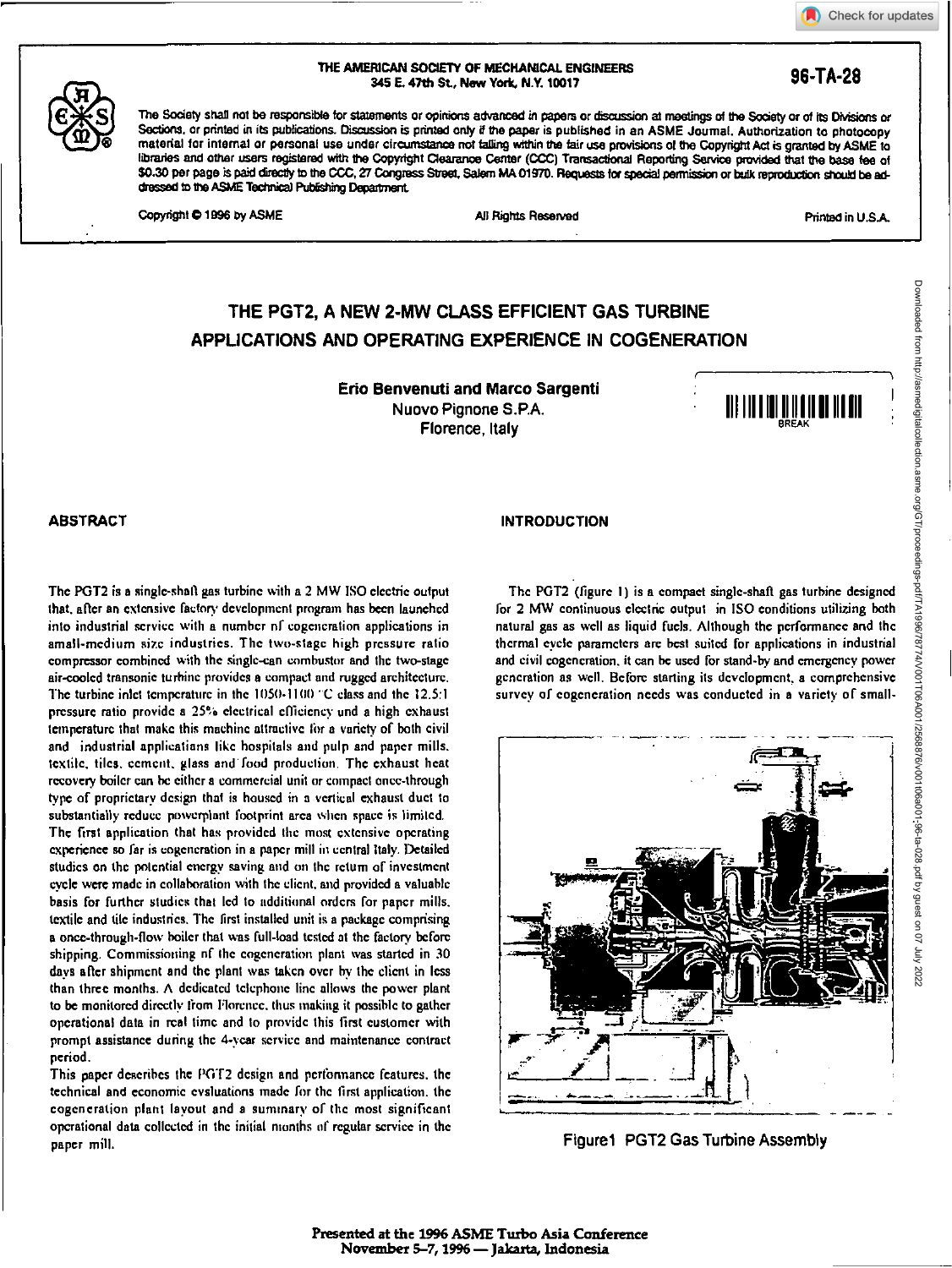

medium size Italian industries dealing with textile, cement, tile and paper production (Benvenuti and Stceco. 1989).The survey showed a remarkable potential market in the 1.5-2 MW electric power range, with a preference for supply of high temperature exhaust heat for direct utilization in processes like tile brick and cement production.

The general design concept was oriented towards the area of the heavy duty industrial turbine technology to share most of the Company's experience on larger power machines. One of the principal design goals was to keep the number of parts to a minimum to limit production costs and to simplify maintenance, while assuring the same reliability levels of larger power machines.The centrifugal compressor and the axial turbine design with only two stages each, together with the single can combustor were the milestones to achieve these targets. To conjugate simplicity with competitive performance, technology features typical of larger state-of-aft gas turbines were utilized, like the high pressure ratio and a firing temperature in the 1050-1100 °C range associated with turbine blade cooling.

A successful market penetration strategy for a small power machine like the PGT2 must be based on selling standardized modular packaged units with installation and commissioning times kept to a minimum, together with extremely reduced needs for skilled assistance in the after-market period. To minimize risks, the market launch was scheduled a considerable time after the first running prototype became available for testing. During this time, two pre-production units were used in succession for electricity generation at the Nuovo Pignone Florence plant. The machines were operated cyclically with daily startups and shutdowns and in 24-hour service over extended periods of time as well. This extended semi-commercial operation made it possible to debug not only the gas turbine flange-to-flange module, but also, and perhaps principally, all the critical accessories and subassemblies supplied by external vendors, that play a major role in terms of general powerplant reliability and availability.

In 1994 the Company decided to start commercialization with a limited number of units directly packaged at the manufacturing plant and sold to selected customers for cogeneration in representative industrial processes. In the future the gas turbine will be made available to external packagers who will deal with the market directly.

# **THE PGT2 GAS TURBINE**

The 12.5:1 pressure ratio two-stage centrifugal compressor (figure 2) was developed specifically for this gas turbine taking advantage of vast in-house experience on high performance industrial compressor design. The first stage has a transonic impeller providing a 5.5:1 pressure ratio, designed with the use of advanced 3D CFD codes (Benvenuti and Stecco, 1989). The pressure ratio split between the stages was selected to achieve tip speeds suitable for use of 17-4 PH (17% Cr, 4% Ni) and M-152 (12% Cr. 2.5% Ni) steels for the first and second stage impellers respectively. The two stages are provided with wedge-type vaned diffusers, that were matched to the impeller exit conditions through an extensive rig testing program. Of particular interest is the first stage diffuser (figure 3) with vanes extending continuously from the impeller exit through the interstage crossover bend and the return channel upstream of the second stage. The careful diffuser matching associated with the advanced aerodynamic design and the tight impellershroud running clearances assured by shroud abradablc linings lead to a remarkable 85% overall compressor polytropic efficiency.

The two-stage axial turbine has non shrouded rotor blades, made with Inconel 792. while Inconel 718 is used for both discs. The first stage blades are air cooled to operate with a nozzle exit total temperature ("firing" temperature) of 1060 °C (1940°F). On the initial production machines the cooling system consists of a classical "thermosyphon" layout with longitudinal holes extending from the root bottom to the airfoil tip. However, a more advanced cooling scheme is available for implementation on future units, after general operational experience will have been collected on a number of initial units. It consists of a three-pass cooling air flowpath inside the airfoil (figure 4) with a little air discharged at the blade tip and most through the trailing edge holes. Turbulence promoters inside the serpentine flowpath increase the internal heat exchange coefficients. The considerably higher cooling effectiveness over that of the thermosyphon system is capable of cutting the cooling air flow up to as much as 50% for the same metal temperature. with a 2.5% increase in cycle efficiency and over 3% in output power. A limited number of pre-production cored blades



Figure 2 PGT2 Rotor Assembly Figure 3 Compressor First Stage Diffuser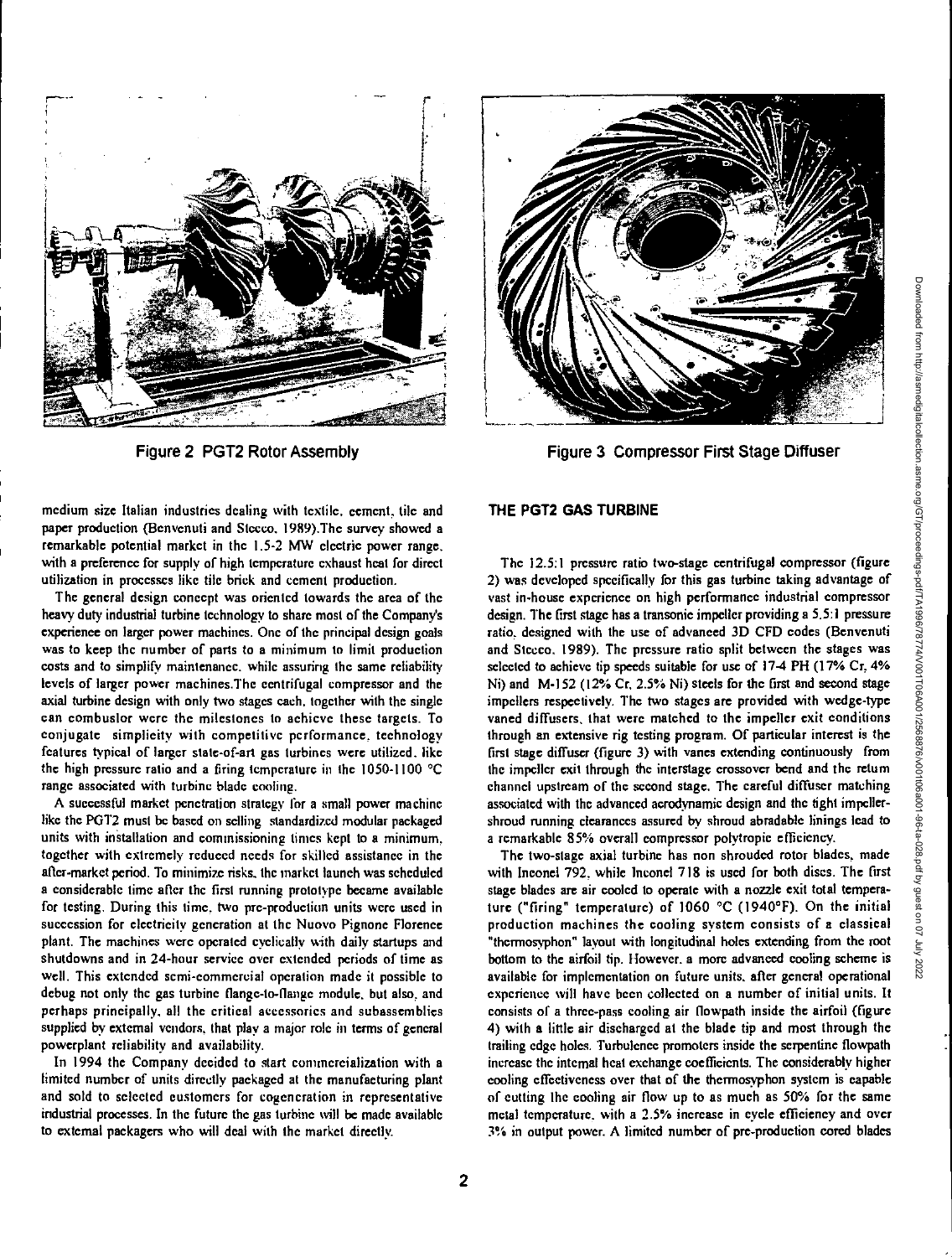

Figure 4 Turbine First Stage Blade Core Layout

were tested on the prototype units in a "rainbow" arrangement with the conventionally cooled blades, and a very useful background on reliabilty and cooling performance was obtained.

The single can combustor. scaled down from larger Nuovo Pignonc gas turbine models, can be supplied in the standard configuration with steam **Or** water injection for emission control, as well in the Dry Low NOx version. With the standard combustor. dual fuel capability can be provided as on larger power models. The 22.500 RPM shaft speed is reduced to 1500 or 1800 RPM by a coaxial compound gearbox, that is flanged on the compressor inlet plenum structure supporting the rest of the machine. This assembly and the electric generator are installed on a common baseplate together with the main accessories and auxiliaries (figure 5) which are all easily accessible.

The principal performance characteristics of the gas turbine-generator package are the following. in ISO conditions, with natural gas fuel and a standard electric generator:





Figure 5 Complete Gas Turbine-Generator Set

| Electric Output, KW                 | 2000  |
|-------------------------------------|-------|
| Net Heat Rate, KJ/KWh               | 14400 |
| Net Electrical Efficiency, %        | 25.0  |
| Exhaust Temperature, <sup>o</sup> C | 525   |
| Exhaust Mass Flow, Kg/sec           | 10.7  |

Performance vs. ambient temperature is shown in fig. 6.

# **THE PGT2 COGENERATION POWERPLANT**

The axial exhaust allows easy connection to many types of commrcial steam generators. A proprietary design compact. once-through flow type steam generator (figure 7) is also available when installation footprint area is at a premium. This technology was developed years



Figure 6 Gas Turbine Performance Figure 7 Pignone Once-Through Steam Generator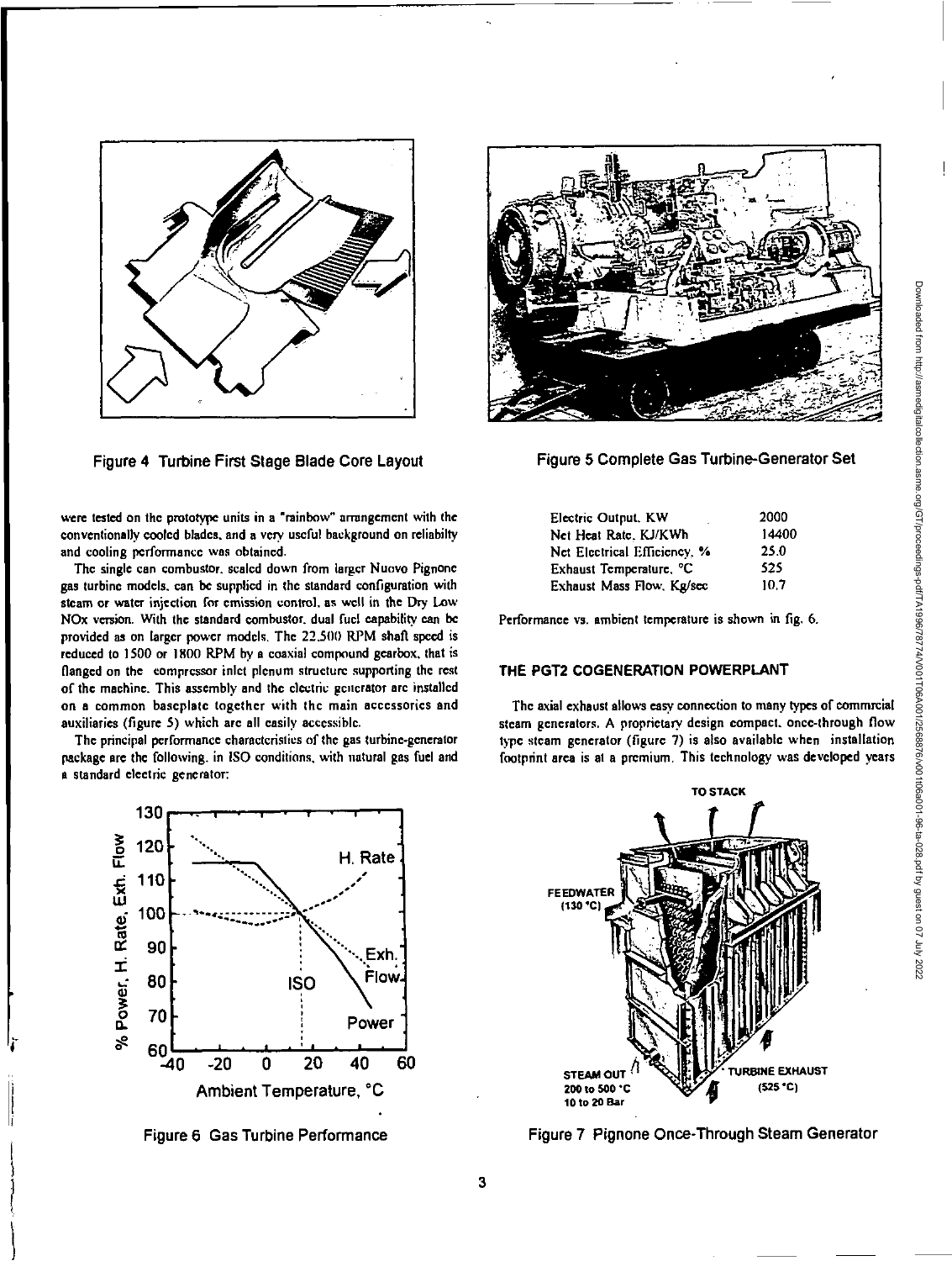

Figure 8 P012 Gas Turbine Plant layout with Once -Through Heat Recovery Steam Generator

ago to make available very compact steam generators to be fitted directly into the gas turbine exhaust stack. The once-through concept. besides responding to this requirement. has several advantages with respect to conventional steam generators. For cogeneration applications with frequent startups and shutdowns, the low inertia due to the very small volume of contained water greatly improves operational flexibilty. The absence of a blow-down line, steam drum and recirculation pumps with related accessories, means lower installation costs and improved reliability due to the reduced number of auxiliaries. One disadvantage may be the need for a better feed-water treatment. This need may not be an additional requirement however, if treated water is used for injection into the gas turbine combustor for emission control. The operating and performance data shown in fig. 7 represent the range within which the actual figures can be selected depending on the individual cogeneration or combined cycle requirements.

The first unit of this type was installed on an 1,M2500 aeroderivative gas turbine driving a gas compressor in a pipeline station (Cocchi et al.,1987). The steam is used in a steam turbine driving an additional gas compressor to boost station flow, thus increasing overall station efficiency. Another steam generator is installed on a Nuovo Pignonc POTS 5 MW gas turbine in a combined cycle for electricity and hot water production for the Florence manufacturing plant (Bianchi and Pucci, 1991). When needed, 50 bar. 450 "C steam is used to drive steam turbines on the process centrifugal and axial compressor production test stands, with a substantial saving in time and cost with respect to utilization of the existing conventional steam generators.

Fig. 8 shows an outline of a complete PGT2 based heat and power generation plant with the once-through-flow steam generator . The total length including the space for the intermediate diverter and bypass stack, does not exceed 15 m/50 ft.

# APPLICATION IN A PAPER MILL COGENERATION SYSTEM

#### **Process Requirements**

Paper production is a process that requires great quantities of electricity, steam and hot air for paper drying. The process is continuous and the demand for the three types of energy is practically constant and simultaneous. These conditions are ideal for cogeneration with a gas turbine. With respect to the reciprocating engine, the gas turbine has the advantage of providing all of the heat at high temperature, as is required in the paper mill processes. This maximizes the utilization of exhaust heat, and reduces the total energy costs, a key factor in the final product cost.

#### **Technical Evaluations and Economic Study**

The first cogeneration contract involving the PGT2 gas turbine was signed with Cartiere Fornai SpA, a paper mill located 80 Km northwest of Rome, with a production of around 100 tons/day of medium and fluting paper for corrugator mills. The production covers 8000 hours/ year. with an average electric power demand of 1600 KW and use of 9.5 tons/hour of 12 bar. 200 °C steam. Before installation of cogeneration, steam was produced by means of fuel oil, and the total energy cost accounted for 30.4% of the product cost.

To get the client's acceptance of a gas turbine based cogen plant. the following requirements and guarantees were agreed upon:

- -Very high reliability and operational flexibility, to avoid interferences with the production process
- -Unattended operation for cost reduction
- Compatibility with Italian laws concerning emissions and noise. This

Ą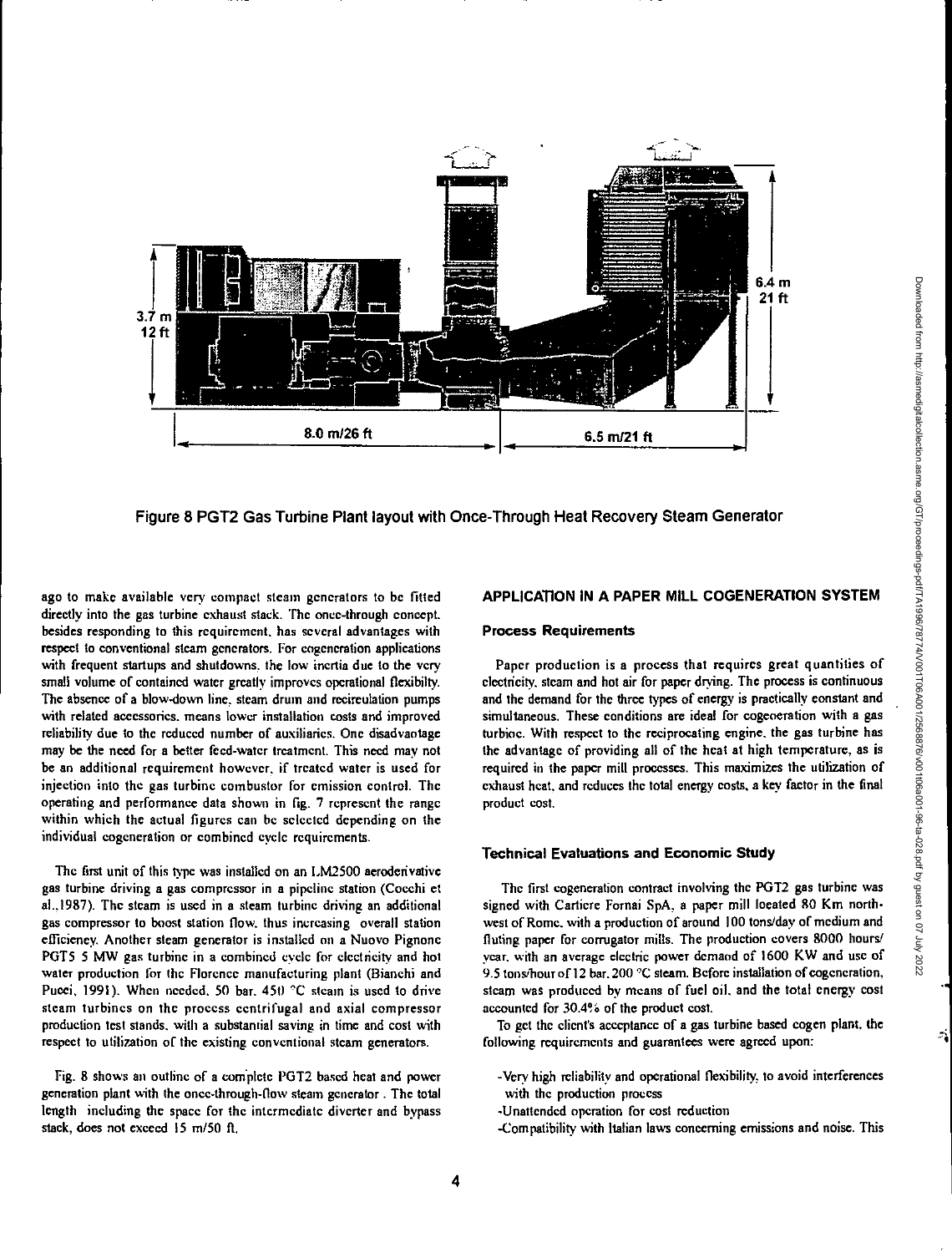



**called for a limitation to 100 mg/Nm <sup>3</sup> NOx and CO referred to 15% oxygen (dry) in the exhaust, to be achieved with water injection in the gas turbine combustor.** 

**-Small sizes to fit in the existing plant and building space** 

**-Maximum recovery of the consumed fuel energy** 

**-Turn-key supply of the complete system** 

**-Contract for maintenance and remote surveillance.** 

**The nominal 2 MW rating of the P012 resulted adequate for providing the 1.6 MW average power, with sufficient margin for peak demand at high ambient temperatures. Before taking the ultimate decision, an accurate economic analysis was performed jointly with the client. The principal economic indexes resulted as follows:** 

| Discounted Pay-Back time:     | $3.1$ years |
|-------------------------------|-------------|
| Net Present Value/Investment- | 2.5         |
| Internal Return Rate          | 33%         |
| Energy Cost Saving<br>٠       | 29.7%       |

**These figures showed that the gas turbine is a very competitive alternative to the reciprocating engine, despite the lower electrical efficiency and higher initial investment cost. In fact, the energy saving associated with the larger production of high temperature heat as needed in a paper mill substantially reduces the Pay-Back time and maximizes the NPV. Another aspect in favour of the gas turbine were the maintenance and operation costs that proved to be around one third of those evaluated for a reciprocating engine of equivalent power.** 

**As a result, an order for a complete gas turbine cogeneration facility was issued at the end of October 1994. The main equipment was shipped at the end of September 1995, the commissioning and the performance tests were completed by mid-December and the plant takeover by the client took place on December 28, 1995.** 



#### **The Cogeneration Plant**

**The 525 °C gas turbine exhaust gases are sent to a heat recovery steam generator (fig. 9). The 7 tons/hour of steam produced are integrated with the output of the existing boiler that can be modulated to cover the peaks. Integration of the traditional boiler in the process is important to achieve smooth operation of the paper production cycle when the cogen plant is shut down (e. g. for maintenance) and then put back into service.** 

At the HRSG exit, the 160 °C flue gases are sent to the paper machine **hood to** *dry* **the product. An extraction fan is used to maintain a slight depression inside the hood to avoid leakage of the combustion products. The extracted gases, at around 120 °C with a high content of water vapour, are then sent to a heat exchanger to preheat air that is drawn into the hood by the depression created by the fan. Finally, a part of the exhausted flue gas at 70 °C is sent to a scrubber to preheat water. This highly optimized heat recovery scheme makes it possible to achieve an overall fuel efficiency over 96% in ISO conditions. Two diverters and by-pass stacks are used to keep the gas turbine in operation excluding the HRSG and/or the paper drying.** 

**Part of the treated water is used for injection into the gas turbine**  combustor to achieve the contractual emission of 100 mg/Nm<sup>3</sup> NO<sub>x</sub> **emission referred to 15% oxygen (dry).** 

**In the design of the plant electric grid (figure 10) consideration was given to the possibility of increased electricity requirements in the future. For this reason, the granted supplies have been kept separate from others of lesser importance. It is therefore possible to cut off non critical supplies in case of failure of the external grid supply when the power provided by the gas turbine generator is below the total plant requirement.**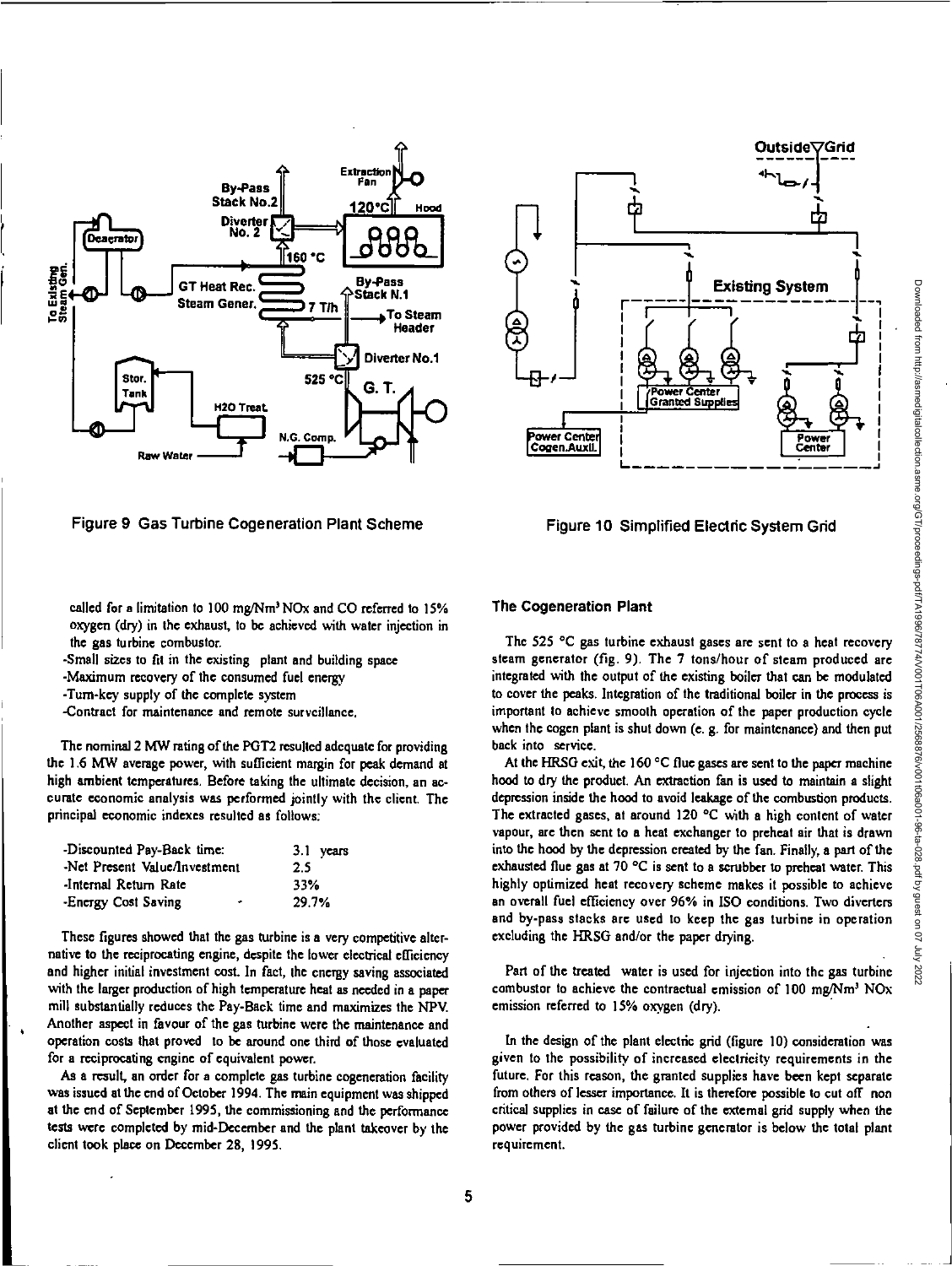

Fig. 11 Paper Mill Cogeneration Facility Layout

The arrangement of the main equipment and auxiliaries is shown in figure 11. All the material belongs to the contractual cogeneration plant turn-key scope of supply. The installed gas turbine module can be seen in figure 12, while figure 13 shows the no. I diverter and the vertical once-through steam generator arrangement.

A 4-year full service assistance and maintenance contract has been signed, with the passibility of having skilled people available on site within hours at a call. The contract includes real time monitoring of the gas turbine and cogeneration plant parameters. This is achieved through a dedicated telephone line and modem connected to a personal computer in Nuovo Pignone's main plant in Florence.

#### **Operating experience**

 $\overline{1}$ 

During the first months of operation. the heavy dust content in the plant atmosphere caused a rapid fouling of the inlet filter. The problem was solved with a more efficient filtration system fitted directly inside the existing filter chamber. After the filter replacement, the gas turbine performance returned the new machine levels, thus showing a very good resistance to fouling of the high speed centrifugal compressor. The gas turbine-generator set showed excellent behavior when suddenly switching to isolated grid operation due to relatively frequent disconnections of the external grid not related to the engeneration plant operation. In all cases, as soon as the external cause of interruption ceased, the synchronizing with the grid was performed automatically and smoothly by the control system without interfering with the paper process at all.

In terms of performance, a 3 to 4% higher output electric power capability has resulted with a heat rate in line with the contract. Also steam production exceeds the design figure by about 5 to 6%. Such a superior output capability, particularly for steam, further improves the fuel utilization factor and consequently also the expectations for economic return.

### **ADDITIONAL APPLICATIONS OF THE PGT2 GAS TURBINE**

Besides the unit just described, another five PGT2 turbine-generator sets are presently undergoing installation or construction. Of these, one is for cogeneration in a textile industry, while the other four are for paper mills. In one of these units, only part of the exhaust gases are sent to a steam generator, while the rest is sent directly at 525 °C to the paper drying section ("Yankee Hood"). It is interesting to note that this direct use of high temperature gases will be the first application in Italy and one of the first in the rest of the world.

Of the other applications currently under negotiation. it is worth noting that a number arc for tile factories. In this case, the entire exhaust flow is further heated to 550 °C with afterburning and then sent to a product spray dryer. At the exit the flue gas temperature is around 100 °C and can be sent directly to the stack. This application is very attractive economically, due to the low capital cost on account of the complete absence of the steam plant and of need for further downstream heat recovery due to the low dryer flue gas exit temperature.